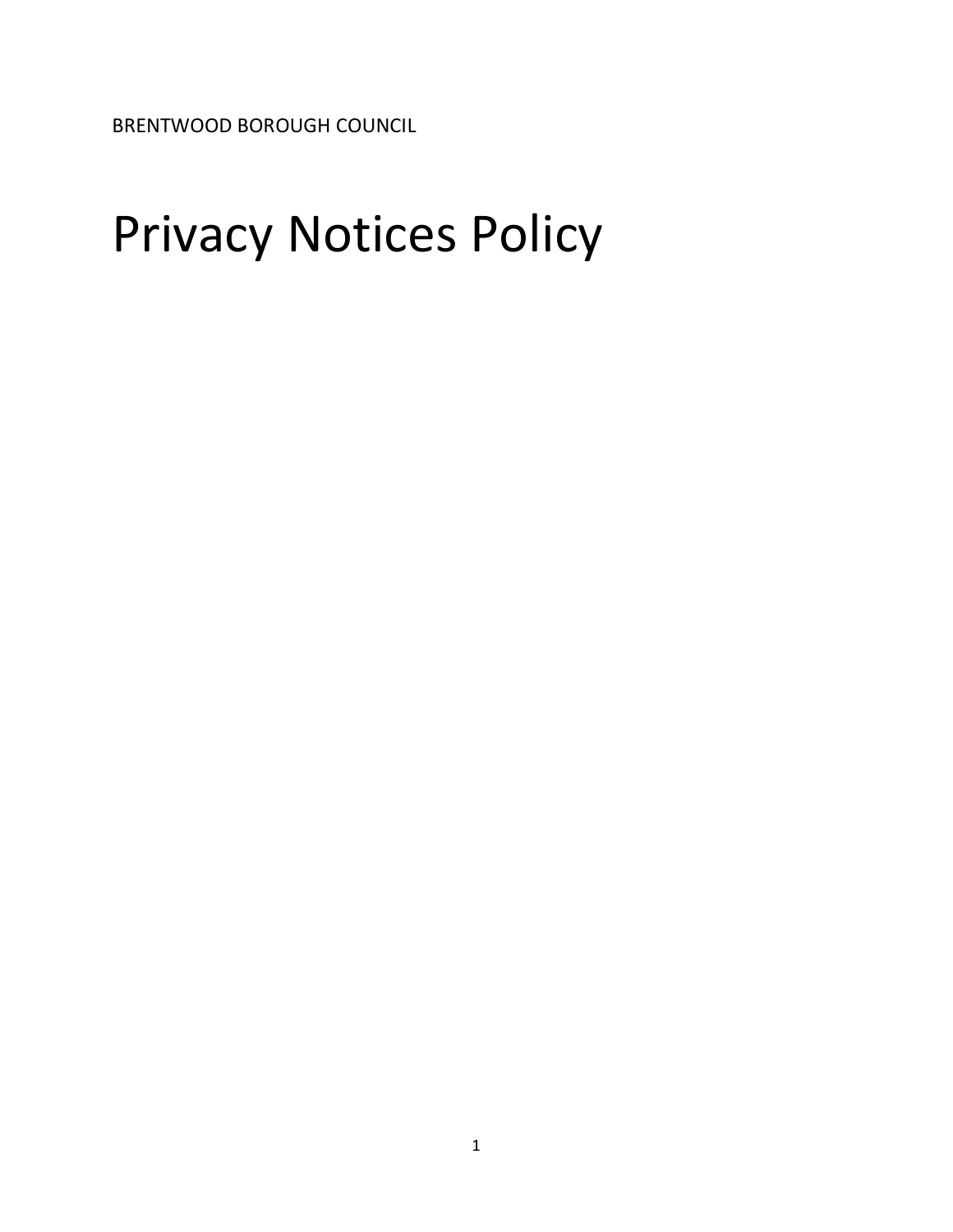# **Introduction**

This policy defines the Privacy Notices Policy and is part of the Information Governance suite of policies. If you require advice and assistance around any information governance matters, please contact the council's Data Protection Officer (DPO). Further information and resources including training and other online support are available on the council's intranet.

## **What is a Privacy Notice?**

A privacy notice is a statement that describes why and how an organisation collects, uses, retains and discloses or shares personal information. The notice should also explain what rights individuals have to control how the council uses their information.

Policy points are numbered. The numbering corresponds to explanations of 'why?' and 'how?' for each point further down the page.

### **What must I do?**

1. Whenever we collect personal information about an individual, we must tell them why we are collecting it to assure them that their information is collected and used **fairly in accordance with the first Principle of the Data Protection Act (see further below for list of all DPA Principles).** Personal data is information which could identify a living individual.

2. A Privacy Notice must, as a minimum, tell people who we are, what we are going to do with their information and who it will be shared with.

3. You must consider whether your privacy notice should provide more details such as information about people's rights of access to their data, your arrangements for keeping their data secure and how long it will be kept for.

4. You must review your Privacy Notices annually and where amendments are required to reflect changes to legislation, processes and/or information sharing agreements.

5. Where we collect information on behalf of a third party or vice versa, you must make this clear in the Privacy Notice.

6. If you intend to share the information, this must be included in your Privacy Notice. If the customer has a choice regarding whether the information is shared, this must be communicated, and they must be given the opportunity to opt out of sharing. If there is no choice, you should explain in the Privacy Notice why the sharing is necessary and legally justified.

7. If you would like to send your customers marketing information, including emails to update them on changes to our services, you must first obtain their consent to do this. This should be included in the Privacy Notice.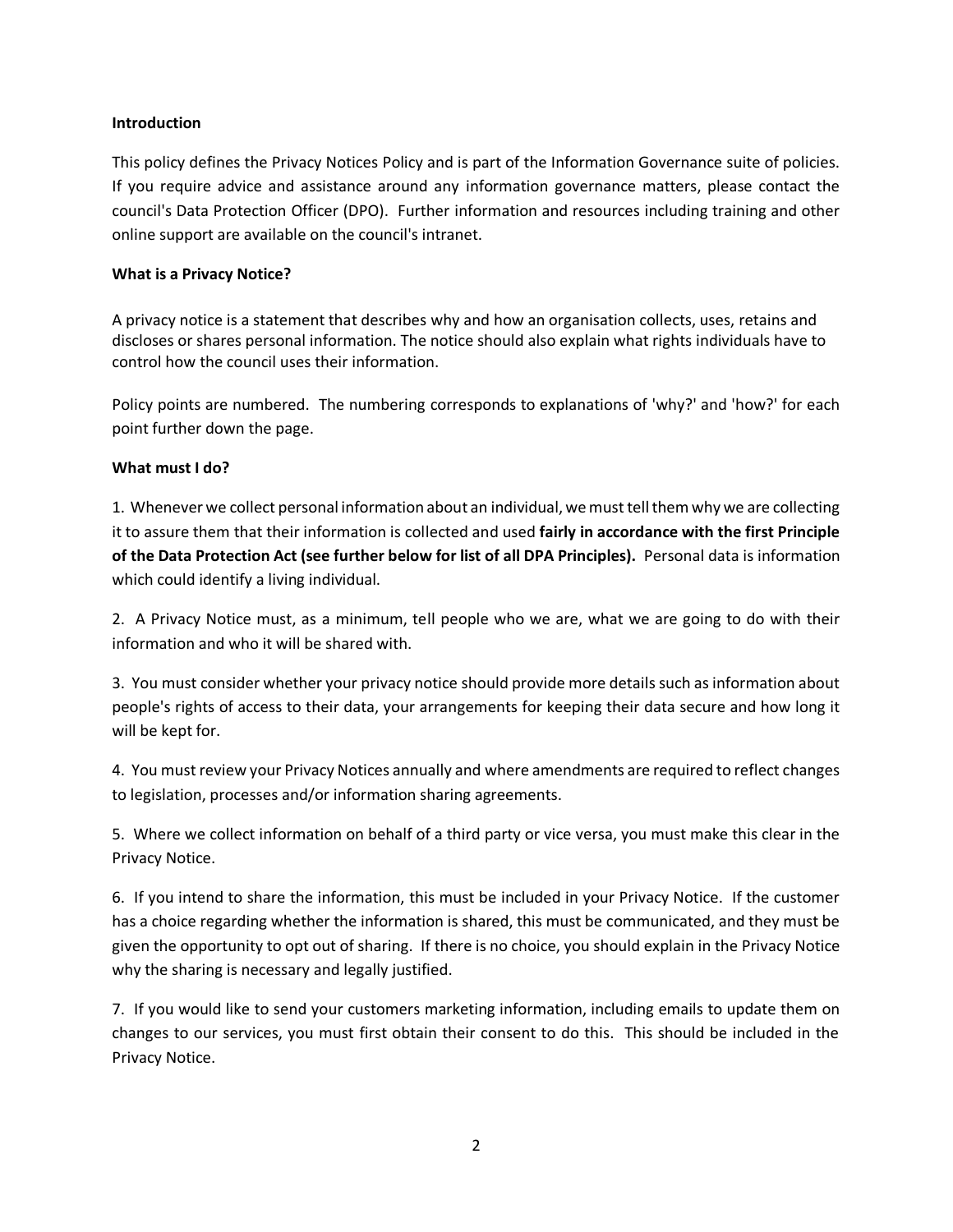8. To encourage the public to provide us with their opinion on issues such as where they live or the services we provide, we may run competitions, perhaps attached to surveys. You must include details about how we will make use of their personal data.

9. If you are conducting a survey, you must always consider whether it is possible to collect the information without any personally identifiable information.

10. If we have told someone that their information is to be deleted after a certain period, we must ensure that we do this.

11. You must consider that when asking for postcode information that some postcodes can identify individuals' addresses, so this would be treated as personal identifiable information.

# **Why must I do it? (Note - please see list of the six Data Protection Principles further below)**

1. This is a legal requirement under Chapter 3 of the GDPR

2. Basic legal requirement where personal data is being collected.

3. The level of detail required in the Notice depends on many factors; the more information being gathered, level of sharing and the longer you may want to keep it for dictates the need to explain more. If in doubt, consult the Data Protection Officer.

4. We must ensure that the Privacy Notice remains accurate and relevant to how we use the data.

5. The public has a right to know all parties involved in processing their personal data.

6. The public has a right to know all parties involved in processing their personal data.

7. People being able to control the volume and means of being contacted using their personal data is one of the key rights in the Data Protection Act.

8. Because we are collecting personal information, a Privacy Notice will need to be added. People may be more willing to participate if they know how their information will be used, for example, it will not be kept longer than is necessary.

9. Collection of personal data must always be justifiable and proportionate. This protects the privacy of individuals and a Privacy Notice is not always necessary if the information is completely anonymous.

10. Otherwise would be in breach of the Data Protection Act.

11. Particularly in rural areas, a postcode may identify a single property.

# **How must I do it?**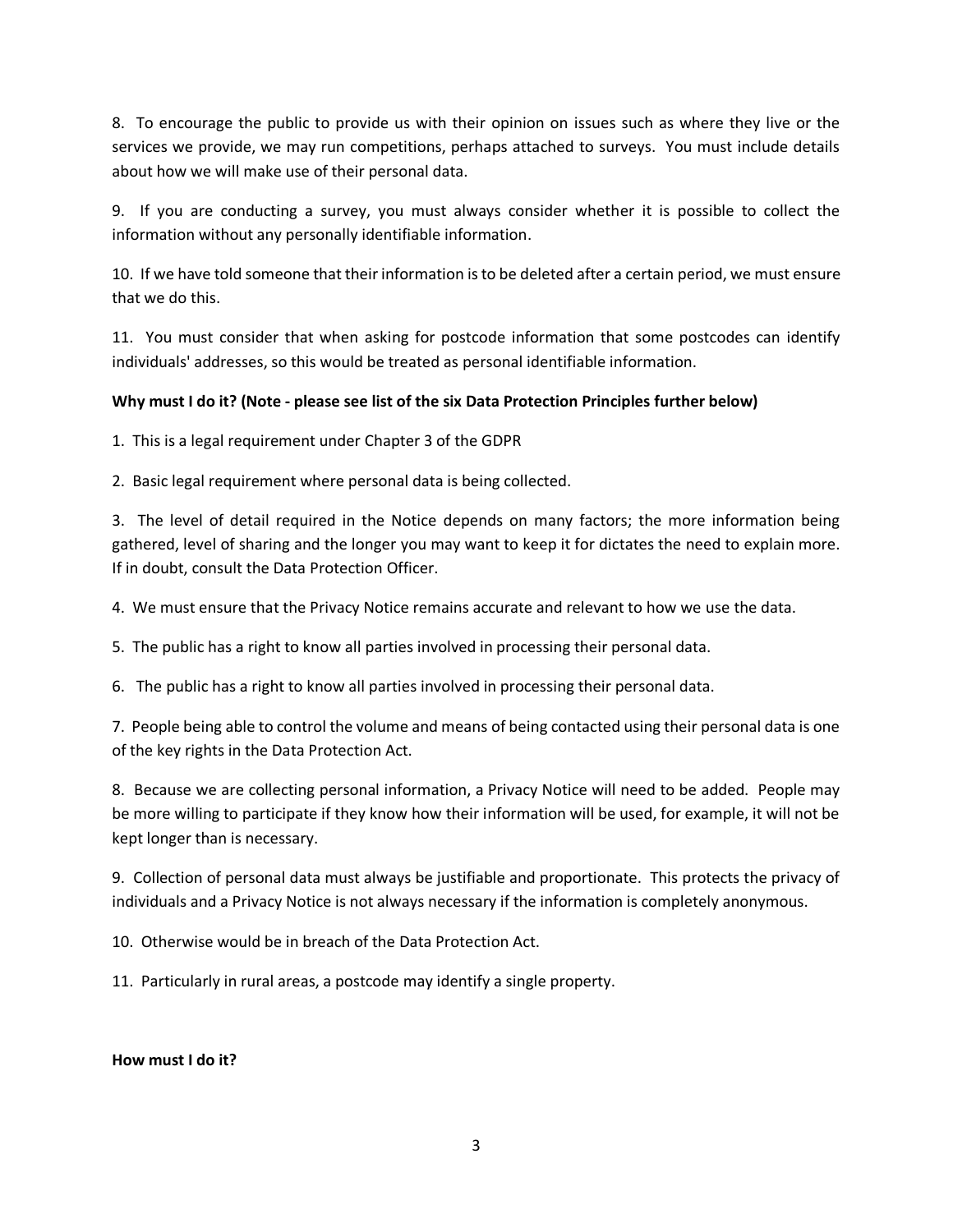1. This would normally be achieved by providing a statement, known as a Privacy Notice, on the form or paperwork that we are asking customers to complete.

2. A very simple, basic Privacy Notice may read as follows: "Brentwood Borough Council collects your personal information to process your xyz application. This information will not be shared with any other party unless the law requires us to do so". For further guidance on how to draft Privacy Notices, see:

[https://ico.org.uk/for-organisations/guide-to-data-protection/privacy-notices-transparency-and](https://ico.org.uk/for-organisations/guide-to-data-protection/privacy-notices-transparency-and-control/how-should-you-write-a-privacy-notice/)[control/how-should-you-write-a-privacy-notice/](https://ico.org.uk/for-organisations/guide-to-data-protection/privacy-notices-transparency-and-control/how-should-you-write-a-privacy-notice/)

and

[https://ico.org.uk/for-organisations/guide-to-data-protection/privacy-notices-transparency-and](https://ico.org.uk/for-organisations/guide-to-data-protection/privacy-notices-transparency-and-control/privacy-notices-under-the-eu-general-data-protection-regulation/)[control/privacy-notices-under-the-eu-general-data-protection-regulation/](https://ico.org.uk/for-organisations/guide-to-data-protection/privacy-notices-transparency-and-control/privacy-notices-under-the-eu-general-data-protection-regulation/)

3. Consider how you intend to process the data, how it will be used, stored, shared and retained. Consider what concerns customers may have over these issues and what benefits would come from reassuring customers with an explanation, or the risks from failing to provide sufficient explanation to them.

4. A review should look at what has been stated in the current Notice, considering whether anything has materially changed in how the data is being used and managed, and consider whether a change to the Notice is required.

5. The statement would then start as follows: "BBC collects this information on behalf of (third party) who are working in partnership with us for the purposes of (xyz). OR, "(third party) collects this information on behalf of BBC....".

6. If there is no choice available, an example text would be: "Your details, excluding your payment details, will only be shared with (third party) who work in partnership with us for the purposes of (xyz). OR, "We would like to share your information with (third party) so that they can provide further information and advice that may be of benefit to you. If you are happy with us sharing your information for this purose, please tick this box".

7. An example could be: "We would like to contact you in the future to provide updates on xyz. If you would like to receive this information, please tick here".

8. An example could be: "The personal information you have provided will only be used to administer the prize draw and to select a winner at random. We will keep this information for one week after the closing date of the prize draw and will not share your information with anyone".

9. When planning a survey, start with the assumption that no personal data will be gathered. Each element of quality data that relies on personal data being provided should be consdered by balancing the positive outcome for your survey against the level of personal data required to achieve it.

10. In many cases, someone's personal information is not relevant to the information on the survey itself, so if you wish to keep the survey, but not the personal details, make sure these can be removed.